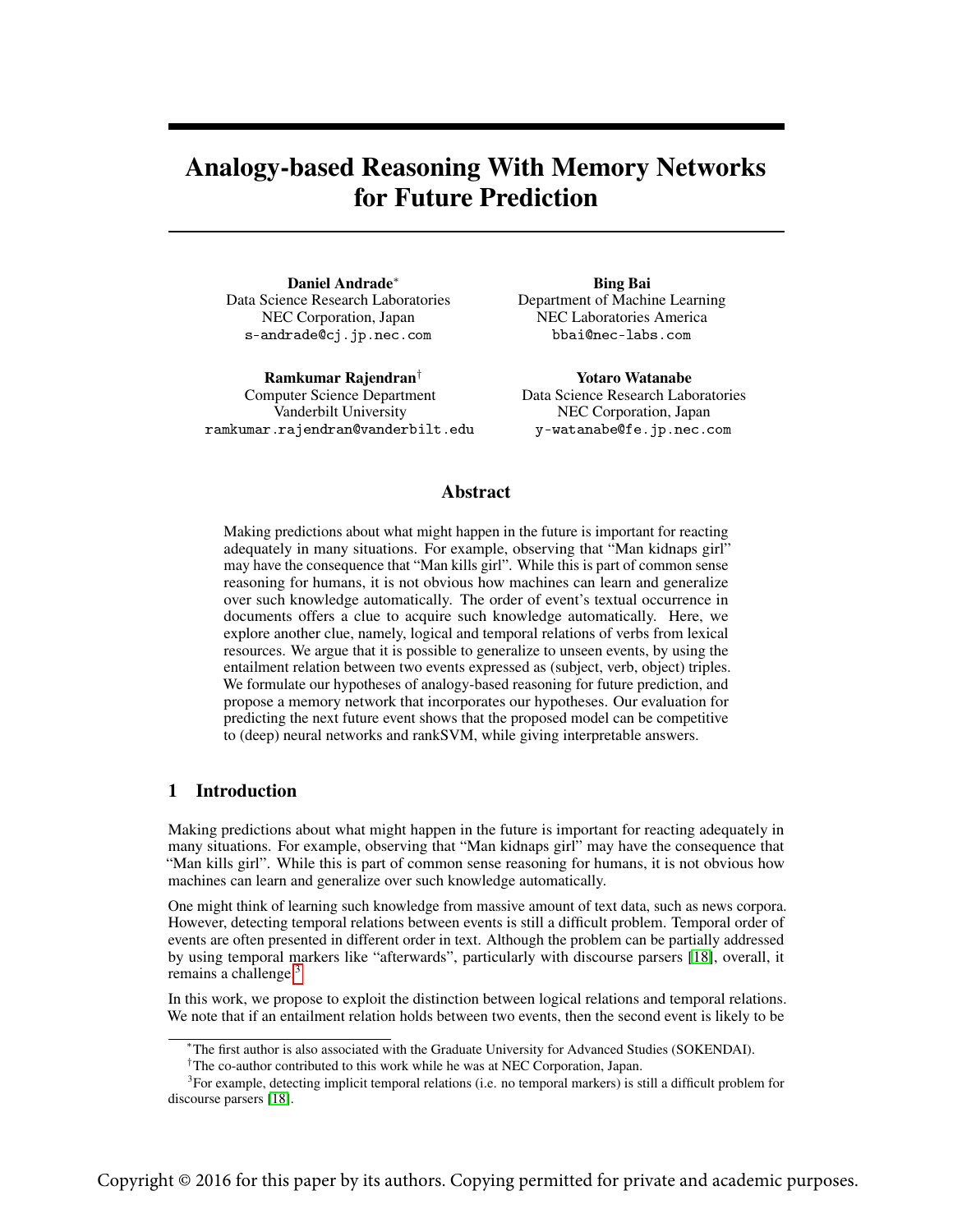not a new future event.<sup>[4](#page-1-0)</sup> For example, the phrase "man kissed woman" entails that "man met woman", where "man met woman" happens before (not after) "man kissed woman". To find such entailments, we can leverage relation of verbs in WordNet [\[5\]](#page-8-1). Verbs that tend to be in a temporal (happens-before) relation have been extracted on a large scale and are openly available in VerbOcean [\[4\]](#page-8-2). For example, we observe (subject, buy, object) tends to be temporally preceding (subject, use, object).

We present a model that can predict future events given a current event triplet (subject, verb, object). To make the model generalizable to unseen events, we adopt a deep learning structure such that the semantics of unseen events can be learned through word/event embeddings. We present a novel Memory Comparison Network (MCN) that can learn to compare and combine the similarity of input events to the event relations saved in memory. Our evaluation shows that this method is competitive to other (deep) neural networks and rankSVM [\[7\]](#page-8-3), while giving interpretable answers.

In the first part of this work, in Section [2,](#page-1-1) we describe previous work related to future prediction. In Section [3,](#page-1-2) we discuss some connections between logical and temporal relations, and explain how we use lexical resources to create a knowledge base of positive and negative temporal relations. This knowledge base is then used by our experiments in the second part of our work.

In the second part, in Section [4,](#page-3-0) we formulate our assumptions of analogy based reasoning for future prediction. Underlying these assumptions, we propose our new method MCN. In Section [5,](#page-5-0) we describe several other methods that were previously proposed for future prediction, and ranking models that can be easily adapted to this task. In Section [6,](#page-5-1) we evaluate all methods on a future prediction task that requires to reason about unseen events. Finally, in Sections [7](#page-7-0) and [8,](#page-7-1) we discuss some current limitations of our proposed method, and summarize our conclusions.

# <span id="page-1-1"></span>2 Related work

One line of research, pioneered by VerbOcean [\[4\]](#page-8-2), extracts happens-before relations from large collections of texts using bootstrapping methods. In the context of script learning, corpora statistics, such as event bi-grams, are used to define a probability distribution over next possible future events [\[13,](#page-8-4) [3\]](#page-8-5). However, such models cannot generalize to situations of new events that have not been observed before. Therefore, the more recent methods proposed in [\[11,](#page-8-6) [15,](#page-8-7) [6\]](#page-8-8) are based on word embeddings. Script learning is traditionally evaluated on small prototypical sequences that were manually created, or on event sequences that were automatically extracted from text. Due to the lack of training data, these models cannot learn to distinguish the fact that some events later in the text are actually entailed by events previously mentioned, i.e. already known events and new events are not distinguished.

## <span id="page-1-2"></span>3 Exploiting lexical resources

Our main focus is on distinguishing future events from other events. In texts, like news stories, an event  $e_l$  is more likely to have happened before event  $e_r$  (temporal order), if  $e_l$  occurs earlier in the text than  $e_r$  (textual order). However, there are also many situations where this is not the case: re-phrasing, introducing background knowledge, conclusions, etc. One obvious solution are discourse parsers. However, without explicit temporal markers, they suffer from low recall [\[18\]](#page-8-0), and therefore in practice most script-learning systems use textual order as a proxy for temporal order. Here we explore whether common knowledge can help to improve future detection from event sequences in textual order.

We assume common knowledge is given in the form of simple relations (or rules) like

(company, buy, share)  $\rightarrow$  (company, use, share),

where "→" denotes the temporal happens-before relation. In contrast, we denote the logical entailment (implication) relation by " $\Rightarrow$ ".

To extract such common knowledge rules we explore the use of the lexical resources WordNet and VerbOcean. As also partly mentioned in [\[5\]](#page-8-1), logical and temporal relations are not independent, but

<span id="page-1-0"></span><sup>4</sup>We consider here entailment and (logical) implication as equivalent. In particular, synonyms are considered to be in an entailment relation, as in contrast to the classification by WordNet.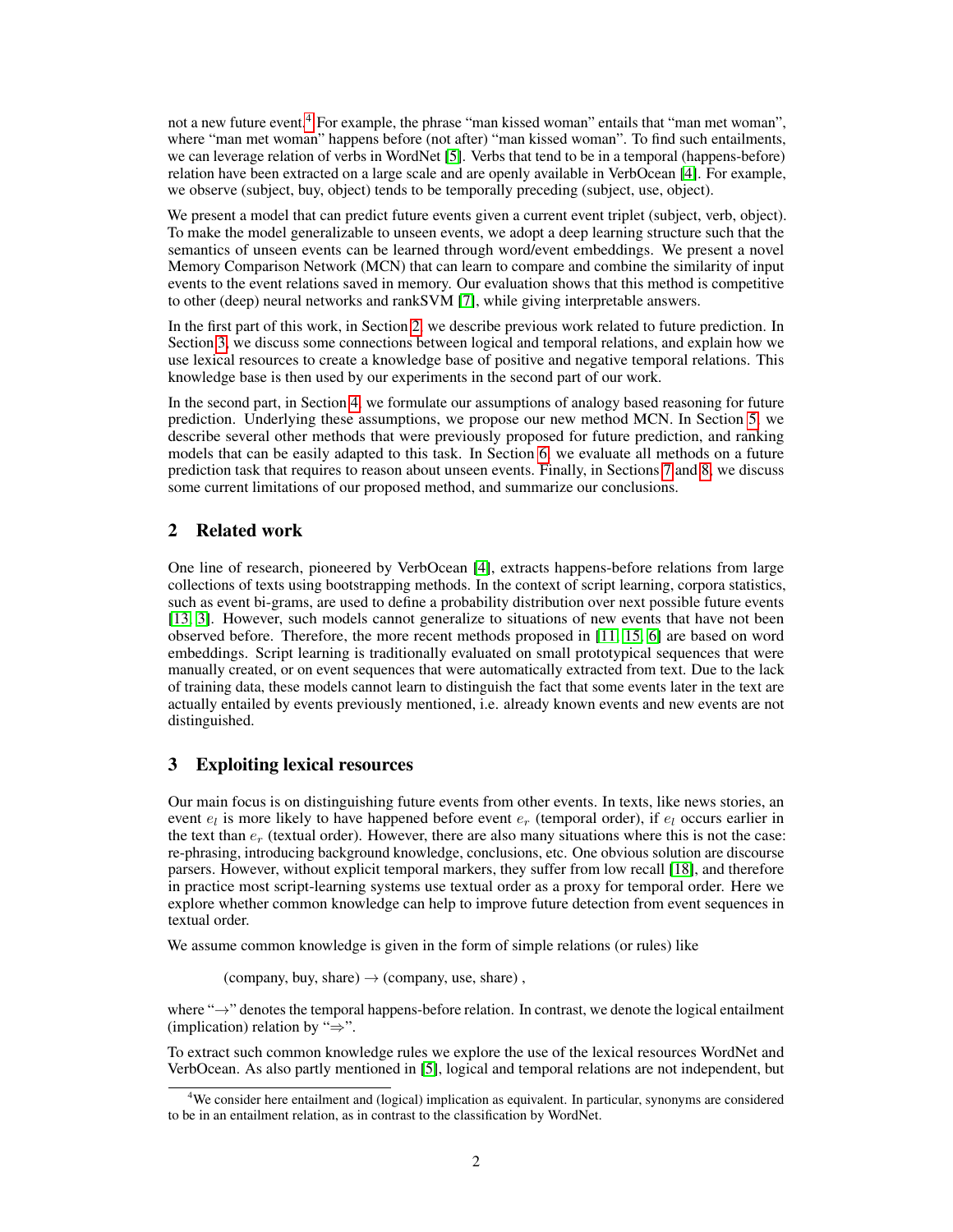<span id="page-2-1"></span>Table 1: Examples of several temporal and logical relations (relation types are shown in numbers relating to Figure [1\)](#page-2-0).

| <b>Examples</b>                                                                                                                                                                                                                                                                                                                                                                                                 |
|-----------------------------------------------------------------------------------------------------------------------------------------------------------------------------------------------------------------------------------------------------------------------------------------------------------------------------------------------------------------------------------------------------------------|
| (1) "minister leaves factory", "minister enters factory"<br>(2) "company donates money", "company gives money"<br>(3) "John starts marathon", "John finishes marathon"<br>(4) "governor kisses girlfriend", "governor meets girlfriend"<br>(5) "people buy apple", "people use apple"<br>(6) "minister likes criticism", "minister hates criticism"<br>(7) "X's share falls $10\%$ ", "X's share rises $10\%$ " |
| Entailment<br>(4)<br>Happens-<br>(2)<br>after<br>(1)<br>Contra-<br>diction<br>(3)<br>Happens-<br>before<br>(6)<br>(5)                                                                                                                                                                                                                                                                                           |

<span id="page-2-0"></span>Figure 1: Illustration of logical (entailment, contradiction) and temporal (happens-before, happensafter) relation types. Examples are shown in Table [1.](#page-2-1)

an interesting overlap exists as illustrated in Figure [1,](#page-2-0) and corresponding examples shown in Table [1.](#page-2-1) We emphasis that, for temporal relations, the situation is not always as clear cut as shown in Figure [1](#page-2-0) (e.g. repeated actions). Nevertheless, there is a tendency of event relations belonging mostly only to one relation. In particular, in the following, we consider "wrong" happens-before relations, as less likely to be true than "correct" happens-before relations.

## <span id="page-2-3"></span>3.1 Data creation

For simplicity, we restrict our investigation here to events of the form (subject, verb, object). All events are extracted from around 790k news articles in Reuters [\[9\]](#page-8-9). We preprocessed the English Reuters articles using the Stanford dependency parser and co-reference resolution [\[10\]](#page-8-10). We lemmatized all words, and for subjects and objects we considered only the head words, and ignored words like WH-pronouns.

All relations are defined between two events of the form  $(S, V_l, O)$  and  $(S, V_r, O)$ , where subject S and object O are the same. As candidates we consider only events in sequence (occurrence in text).

**Positive Samples** We extract positive samples of the form  $(S, V_l, O) \rightarrow (S, V_r^{pos}, O)$ , if

- 1.  $V_l \rightarrow V_r^{pos}$  is listed in VerbOcean as happens-before relation.
- 2.  $\neg[V_i \Rightarrow V_r^{pos}]$  according to WordNet. That means, for example, if  $(S, V_r, O)$  is paraphrasing  $(S, V_l, O)$ , then this is not considered as a temporal relation.

This way, we were able to extract 1699 positive samples. Examples are shown in Table [2.](#page-3-1)

**Negative Samples** Using VerbOcean, we extracted negative samples of the form  $(S, V_l, O) \rightarrow$  $(S, V_r^{neg}, O)$ , i.e. the event on the left hand  $(S, V_l, O)$  is the same as for a positive sample.<sup>[5](#page-2-2)</sup> This way, we extracted 1177 negative samples.

<span id="page-2-2"></span><sup>&</sup>lt;sup>5</sup>If  $(S, V_l, O) \rightarrow (S, V_r^{neg}, O)$ , then  $V_l \rightarrow V_r^{neg}$  is not listed in VerbOcean.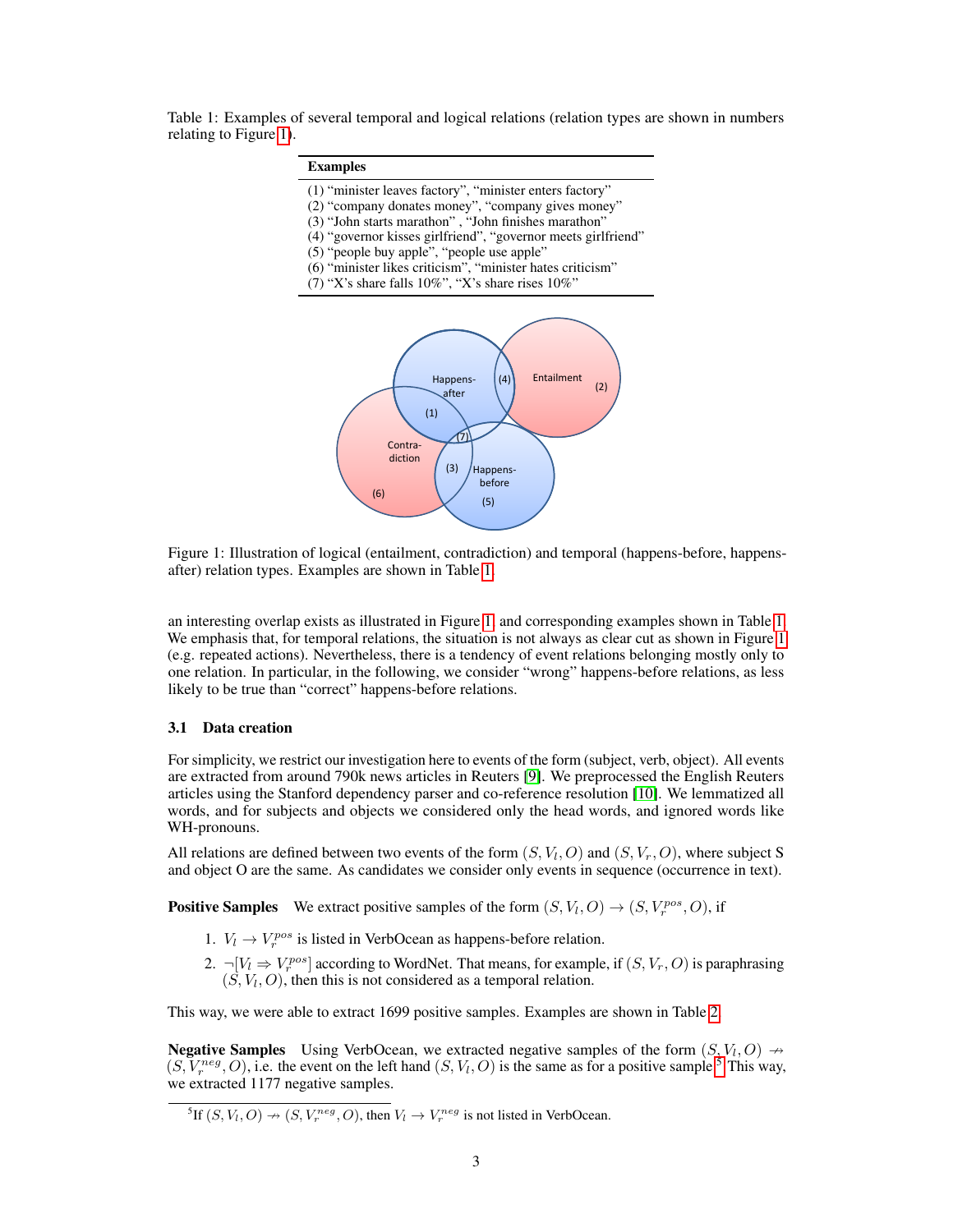Table 2: Examples of happens-before relations extracted from news articles.

<span id="page-3-1"></span>

| <b>Examples</b>                                                                                                                                                                            |
|--------------------------------------------------------------------------------------------------------------------------------------------------------------------------------------------|
| (company, buy, share) $\rightarrow$ (company, use, share)<br>$(ex-husband, stalk, her) \rightarrow (ex-husband, kill, her)$<br>(farmer, plant, acre) $\rightarrow$ (farmer, harvest, acre) |

There are several reasons for a relation not being in a temporal relation. Using VerbOcean and WordNet we analyzed the negative samples, and found that the majority (1030 relations) could not be classified with either VerbOcean or WordNet. We estimated conservatively that around 27% of these relations are false negatives: for a sub-set of 100 relations, we labeled a sample as a false negative, if it can have an interpretation as a happens-before relation.<sup>[6](#page-3-2)</sup>

To simplify the task, we created a balanced data set, by pairing all positive and negative samples: each sample pair contains one positive and one negative sample, and the task is to find that the positive sample is more likely to be a happens-before relation than a negative sample. The resulting data set contains in total 1765 pairs.

## <span id="page-3-0"></span>4 Analogy-based reasoning for happens-before relation scoring

In the following, let  $r$  be a happens-before relation of the form:

 $r : e_l \to e_r$ ,

where  $e_l$  and  $e_r$  are two events of the form  $(S, V_l, O)$  and  $(S, V_r, O)$ , respectively. Furthermore, let  $e'$  be any event of the form  $(S', V', O')$ .

Our working hypotheses consists of the following two claims:

(I) If  $(e' \Rightarrow e_l) \land (e_l \rightarrow e_r)$ , then  $e' \rightarrow e_r$ . (II) If  $(e' \Rightarrow e_r) \land (e_l \rightarrow e_r)$ , then  $e_l \rightarrow e'$ .

For example, consider

"John buys computer" ⇒ "John acquires computer" , "John acquires computer"  $\rightarrow$  "John uses computer".

Using (I), we can reason that:

"John buys computer"  $\rightarrow$  "John uses computer".

We note that, in some cases, "  $\Rightarrow$ " in (I) and (II) cannot be replace by "  $\Leftarrow$ ". This is illustrated by the following example:

"John knows Sara"  $\Leftarrow$  "John marries Sara", "John marries Sara"  $\rightarrow$  "John divorces from Sara".

However, the next statement is considered wrong (or less likely to be true):

"John knows Sara"  $\rightarrow$  "John divorces from Sara".

In practice, using word embeddings, it can be difficult to distinguish between "  $\Rightarrow$  " and "  $\Leftarrow$ ". Therefore, our proposed method uses the following simplified assumptions:

(I<sup>\*</sup>) If 
$$
(e' \sim e_l) \land (e_l \rightarrow e_r)
$$
, then  $e' \rightarrow e_r$ .  
(II<sup>\*</sup>) If  $(e' \sim e_r) \land (e_l \rightarrow e_r)$ , then  $e_l \rightarrow e'$ .

where ∼ denotes some similarity that can be measured by means of word embeddings.

<span id="page-3-2"></span><sup>6</sup>Therefore, this over-estimates the number of false negatives. This is because it also counts a happens-before relation that is less likely than a happens-after relation as a false negative.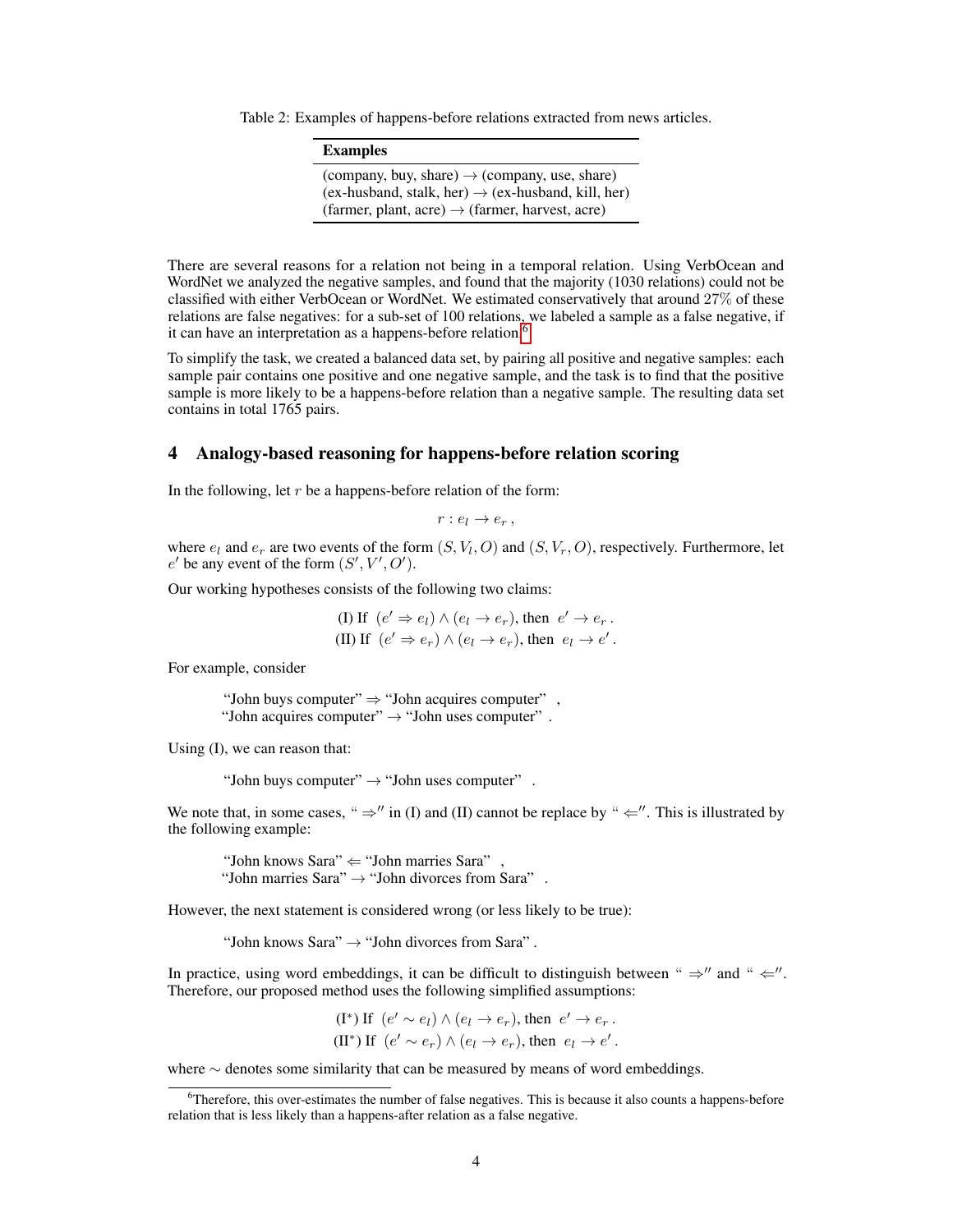#### 4.1 Memory Comparison Network

We propose a memory-based network model that uses the assumptions (I<sup>\*</sup>) and (II<sup>\*</sup>). It bases its decision on one (or more) training samples that are similar to a test sample. In contrast to other methods like neural networks for script learning, and (non-linear) SVM ranking models, it has the advantage of giving an explanation of why a relation is considered (or not considered) as a happens-before relation.

In the following, let  $r_1$  and  $r_2$  be two happens-before relations of the form:

<span id="page-4-2"></span>
$$
r_1: (S_1, V_{l_1}, O_1) \to (S_1, V_{r_1}, O_1),
$$
  

$$
r_2: (S_2, V_{l_2}, O_2) \to (S_2, V_{r_2}, O_2).
$$

Let  $\mathbf{x}_{s_i}, \mathbf{x}_{v_{t_i}}, \mathbf{x}_{v_{r_i}}$  and  $\mathbf{x}_{o_i} \in \mathbb{R}^d$  denote the word embeddings corresponding to  $S_i, V_{l_i}, V_{r_i}$  and  $O_i$ .<sup>[7](#page-4-0)</sup> We define the similarity between two relations  $r_1$  and  $r_2$  as:

$$
sim_{\boldsymbol{\theta}}(r_1, r_2) = g_{\boldsymbol{\theta}}(\mathbf{x}_{v_{l_1}}^T \mathbf{x}_{v_{l_2}}) + g_{\boldsymbol{\theta}}(\mathbf{x}_{v_{r_1}}^T \mathbf{x}_{v_{r_2}}),
$$
\n(1)

where  $g_{\theta}$  is an artificial neuron with  $\theta = \{\sigma, \beta\}$ , a scale  $\sigma \in \mathbb{R}$ , and a bias  $\beta \in \mathbb{R}$  parameter, followed by a non-linearity. We use as non-linearity the sigmoid function. Furthermore, here we assume that all word embeddings are l2-normalized.

Given the input relation  $r : e_l \to e_r$ , we test whether the relation is correct or wrong as follows. Let  $n_{pos}$  and  $n_{neg}$  denote the number of positive and negative training samples, respectively. First, we compare to all positive and negative training relations in the training data set, and denote the resulting vectors as  $u^{pos} \in \mathbb{R}^{n_{pos}}$  and  $u^{neg} \in \mathbb{R}^{n_{neg}}$ , respectively. That is formally

 $u_t^{pos} = sim_{\theta}(r, r_t^{pos})$  and  $u_t^{neg} = sim_{\theta}(r, r_t^{neg})$ ,

where  $r_t^{pos}$  and  $r_t^{neg}$  denotes the t-th positive/negative training sample.

Next, we define the score that  $r$  is correct/wrong as the weighted average of the relation similarities:

$$
o^{pos} = \text{softmax}_{\gamma}(\mathbf{u}^{pos})^T \mathbf{u}^{pos} \text{ and } o^{neg} = \text{softmax}_{\gamma}(\mathbf{u}^{neg})^T \mathbf{u}^{neg} \tag{2}
$$

where softmax<sub> $\gamma$ </sub>(**u**) returns a column vector with the t-th output defined as

$$
\text{softmax}_{\gamma}(\mathbf{u})_t = \frac{e^{\gamma u_t}}{\sum_i e^{\gamma u_i}}
$$

and  $\gamma \in \mathbb{R}$  is a weighting parameter. Note that for  $\gamma \to \infty$ , softmax<sub> $\gamma$ </sub>(**u**) = max(**u**), and for  $\gamma = 0$ ,  $o$  is the average of  $u$ .

Finally, we define the happens-before score for  $r$  as

$$
l(e_l, e_r) = o^{pos}(e_l, e_r) - o^{neg}(e_l, e_r).
$$
\n(3)

<span id="page-4-4"></span><span id="page-4-3"></span><span id="page-4-1"></span>,

The score  $l(e_l, e_r)$  can be considered as an unnormalized log probability that relation r is a happensbefore relation. The basic components of the network are illustrated in Figure [2.](#page-5-2)

For optimizing the parameters of our model we minimize the rank margin loss:

$$
L(r^{pos}, r^{neg}) = \max\{0, 1 - l(e_l, e_r^{pos}) + l(e_l, e_r^{neg}))\},\tag{4}
$$

where  $r^{pos}: e_l \to e_r^{pos}$  and  $r^{neg}: e_l \to e_r^{neg}$  are positive and negative samples from the held-out training data. All parameters of the models are trained using stochastic gradient descent (SGD). Word embeddings  $(\mathbf{x}_s, \mathbf{x}_v, \text{ and } \mathbf{x}_o)$  are kept fixed during training.

Our model can be interpreted as an instance of the Memory Networks proposed in [\[17\]](#page-8-11). Using the notation from [\[17\]](#page-8-11),  $I(\cdot)$  corresponds to the word embedding lookup,  $G(\cdot)$  saves all training samples into the memory, the  $O(\cdot)$  function corresponds to  $(o^{pos}, o^{neg})$ , and the output of  $R(\cdot)$  equals Equation [\(3\)](#page-4-1).

Our model also has similarity to the memory-based reasoning system proposed in [\[16\]](#page-8-12), with two differences. First, we use here a trainable similarity measure, see Equation [\(1\)](#page-4-2), rather than a fixed distance measure. Second, we use the trainable softmax<sub> $\gamma$ </sub> rather than max.

<span id="page-4-0"></span><sup>&</sup>lt;sup>7</sup>Remark about our notation: we use bold fonts, like v to denote a column vector;  $v^T$  to denote the transpose, and  $v_t$  to denote the t-th dimension of **v**.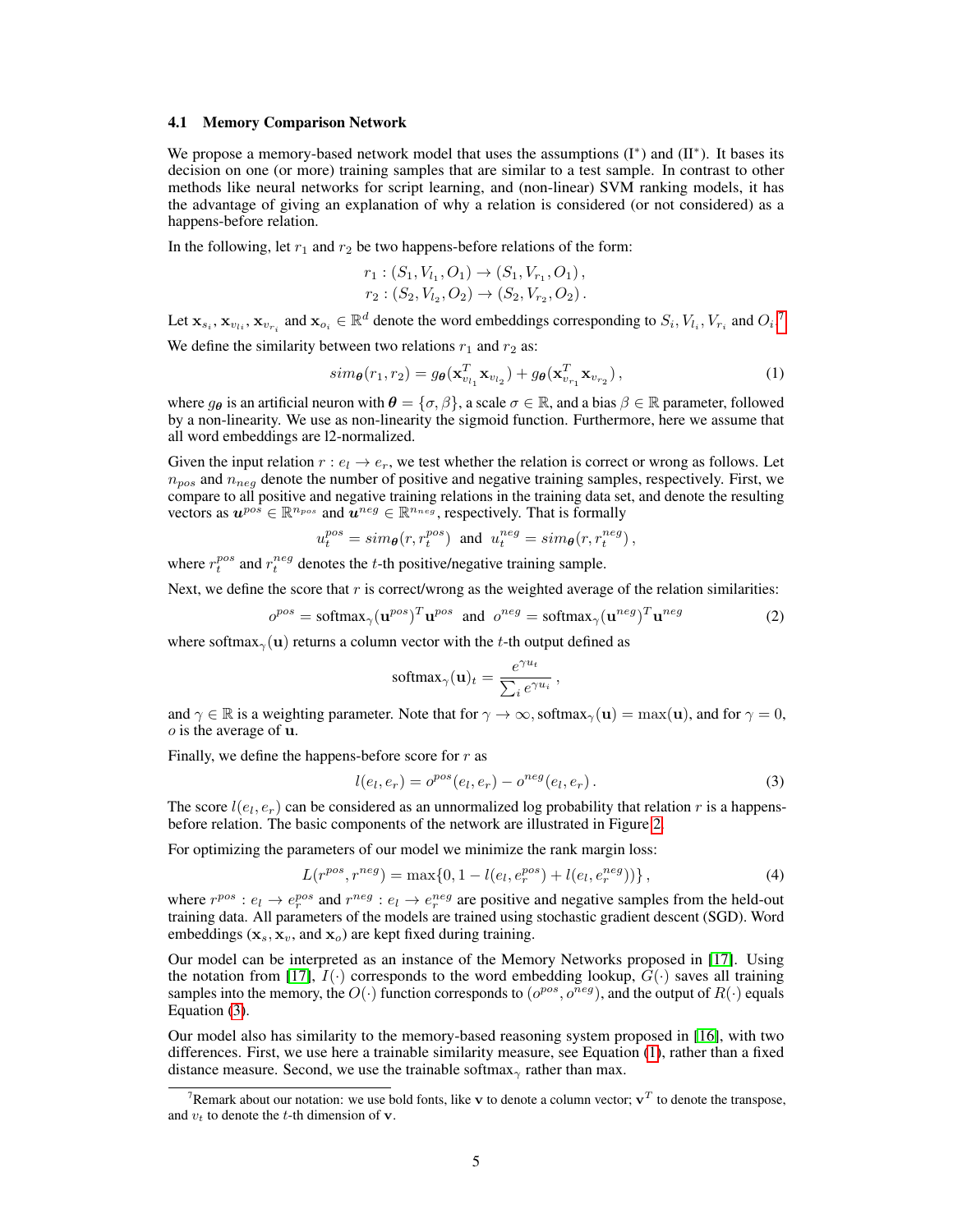

<span id="page-5-2"></span>Figure 2: Illustration of proposed model.

# <span id="page-5-0"></span>5 Alternative ranking models

We also investigate several other models that can be applied for ranking temporal relations. All models that we consider are based on word embeddings in order to be able to generalize to unseen events.

Our first model is based on the bilinear model proposed in [\[1\]](#page-8-13) for document retrieval, with scoring function  $l(e_l, e_r) = \mathbf{z}_l^T M \mathbf{z}_r$ , where  $\mathbf{z}_l$  and  $\mathbf{z}_r$  are the concatenated word embeddings  $\mathbf{x}_s, \mathbf{x}_{v_l}, \mathbf{x}_o$  and  $\mathbf{x}_s, \mathbf{x}_{v_r}, \mathbf{x}_o$ , respectively, and parameter matrix  $M \in \mathbb{R}^{3d \times 3d}$ . We denote this model as Bai2009.

We also test three neural network architecture that were proposed in different contexts. The model in [\[2\]](#page-8-14), originally proposed for semantic parsing, is a three layer network that can learn non-linear combinations of (subject, verb) and (verb, object) pairs. The non-linearity is achieved by the Hadamard product of the hidden layers. The original network can handle only events (relations between verb and objects, but not relations between events). We recursively extend the model to handle relations between events. We denote the model as Bordes2012.

In the context of script learning, recently two neural networks have been proposed for detecting happens-before relations. The model proposed in [\[11\]](#page-8-6) (here denoted Modi2014) learns event embeddings parameterized with verb and context (subject or object) dependent embedding matrices. The event embeddings are then mapped to a score that indicates temporal time. To score a relation between events, we use the dot-product between the two events' embeddings.<sup>[8](#page-5-3)</sup> The model in [\[6\]](#page-8-8) suggests a deeper architecture than [\[11\]](#page-8-6). Their model (denoted here Granroth2016) uses additionally two non-linear layers for combining the left and right events. All neural networks and the Bai2009 model were trained in the same way as the proposed method, i.e. optimized with respect to rank margin loss using Equation [\(4\)](#page-4-3).<sup>[9](#page-5-4)</sup> For all methods, we kept the word embeddings fixed (i.e. no training), since this improved performance in general.

Our final two models use the rankSVM Algorithm proposed in [\[7\]](#page-8-3) with the implementation from [\[8\]](#page-8-15). We tested both a linear and a rbf-kernel with the hyper-parameters optimized via grid-search. To represent a sample, we concatenate the embeddings of all words in the relation.

# <span id="page-5-1"></span>6 Experiments

We split the data set into training (around 50%), validation (around 25%), and testing (around 25%) set. Due to the relatively small size of the data we repeated each experiment 10 times for different random splits (training/validation/test).

<span id="page-5-3"></span><sup>&</sup>lt;sup>8</sup>We also tried two variations: left and right events with different and same parameterization. However, the results did not change significantly.

<span id="page-5-4"></span><sup>9</sup>Originally, the model in [\[6\]](#page-8-8) was optimized with respect to negative log-likelihood, however in our setting we found that rank-margin loss performed better.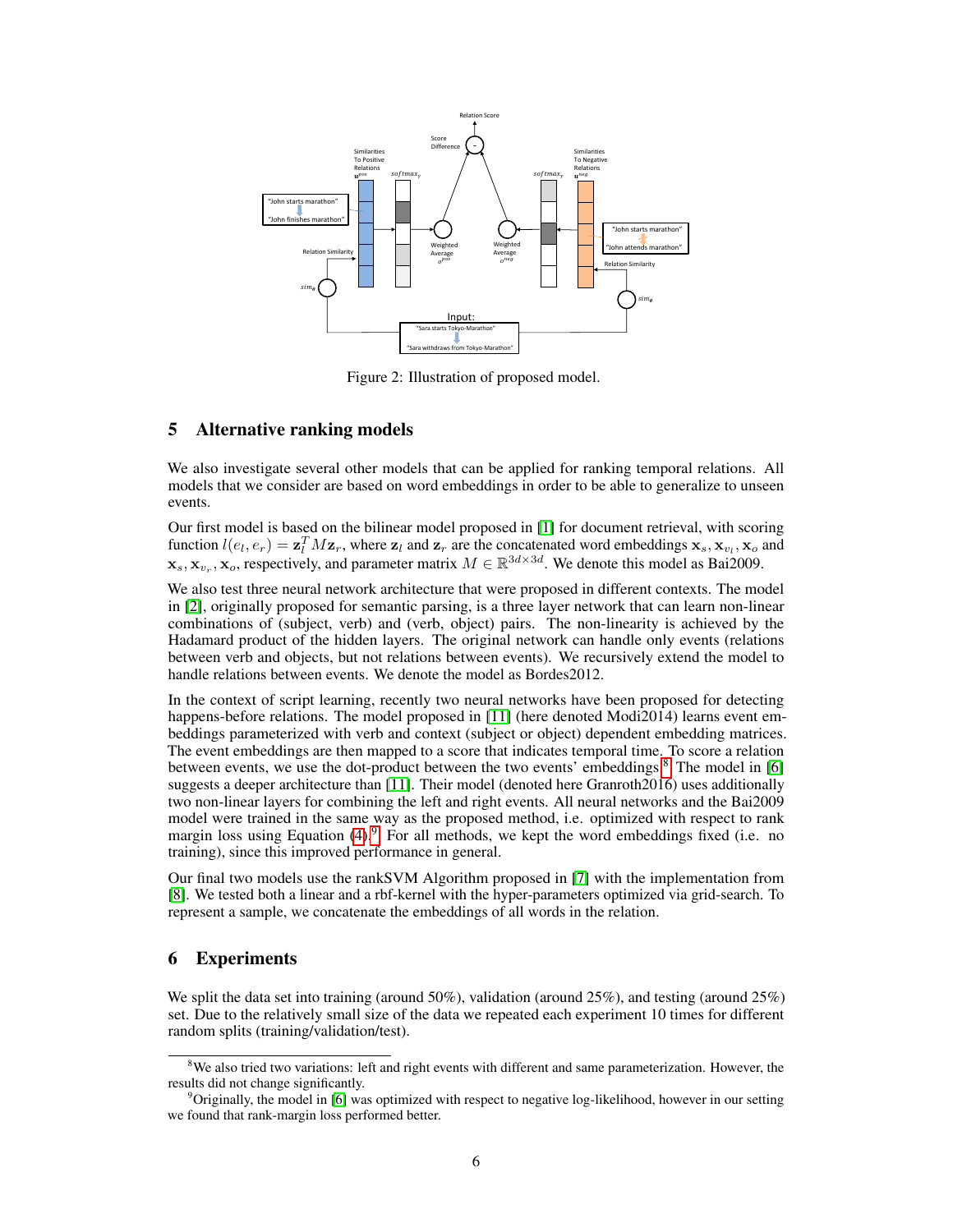| <b>Method</b>                                                        | <b>Test Data</b> | <b>Validation Data</b> |
|----------------------------------------------------------------------|------------------|------------------------|
| Human estimate                                                       | 76.7%            | 76.7%                  |
| Memory Comparison Network (softmax $_{\gamma}$ , trained)            | 61.4(11.5)       | 75.2(7.6)              |
| Granroth <sub>2016</sub>                                             | 60.9(5.3)        | 72.7(7.0)              |
| Modi $2014^{10}$                                                     | 57.5(7.8)        | 74.9(6.6)              |
| Bordes2012                                                           | 58.3 (7.8)       | 74.9(5.5)              |
| Bai2009                                                              | 58.9 (7.4)       | 72.7(7.1)              |
| rankSVM (rbf)                                                        | 60.8(6.1)        | 74.4 (6.7)             |
| rankSVM (linear)                                                     | 59.1 (9.4)       | 74.9 (6.5)             |
| Random Baseline                                                      | 50%              | 50%                    |
| Memory Comparison Network (softmax $_{\gamma}$ , trained)            | 61.4(11.5)       | 75.2 (7.6)             |
| Memory Comparison Network (softmax $_{\gamma}$ , initial parameters) | 60.7(5.9)        | 69.0(9.7)              |
| Memory Comparison Network (max, trained)                             | 60.5(6.2)        | 67.7(9.7)              |
| Memory Comparison Network (max, no parameters)                       | 60.1(5.8)        | 65.1(10.9)             |
| Memory Comparison Network (average, no parameters)                   | 60.1(5.9)        | 66.5(8.7)              |

<span id="page-6-1"></span>Table 3: Mean accuracy and standard deviation (in brackets) of all methods for 10 random splits of training/validation/test.

For the bilinear model and all neural networks, we performed up to 2000 epochs, and used early stopping with respect to the validation set. Some models were quite sensitive to the choice of the learning rates, so we tested 0.00001, 0.0001, and 0.001, and report the best results on the validation set.

For our proposed method, we set the learning rate constant to 0.001. Furthermore, we note that our proposed method requires two types of training data, one type of training data that is in memory, the other type that is used for learning the parameters. For the former and latter we used the training and validation fold, respectively. As initial parameters for this non-convex optimization problem we set  $\sigma = 1.0, \beta = -0.5, \gamma = 5.0$ , that were selected via the validation set.

For testing, we consider the challenging scenario, where the left event of the sample contains a verb that is not contained in the training set (and also not in the validation set).

We report accuracy, when asking the question: given observation  $(S, V_l, O)$ , is  $(S, V_r^{pos}, O)$  more likely to be a future event than  $(\tilde{S}, V^{neg}_r, O)$ ?

We used the 50 dimensional word embeddings from GloVe tool [\[12\]](#page-8-16) trained on Wikipedia + Gigaword 5 provided by the authors  $(GloVe)^{11}$  $(GloVe)^{11}$  $(GloVe)^{11}$ .

The results of our method and previously proposed methods are shown in Table [3,](#page-6-1) upper half. By using the false-negative estimate from Section [3.1,](#page-2-3) we also calculated an estimate of the human performance on this task.[12](#page-6-2)

The results suggest that our proposed model provides good generalization performance that is at par with the neural network recently proposed in [\[6\]](#page-8-8) (Granroth2016), and SVM ranking with RBF-kernel. The results support our claim that the happens-before relation can be detected by analogy-based reasoning.

#### 6.1 Analysis

We also compared to four variations of our proposed method. The results are shown in Table [3,](#page-6-1) lower half.

The first two variations use as similarity measure the addition of the word embeddings' inner products, i.e.  $q_{\theta}$  in Equation [\(1\)](#page-4-2) is the identity function, and have no trainable parameters. The variation denoted by "Memory Comparison Network (max, no parameters)", is a kind of nearest neighbour ranking, that uses the max function instead of softmax<sub>γ</sub>. The second variation, denoted by "Memory"

<span id="page-6-2"></span><span id="page-6-0"></span> $^{11}\texttt{http://nlp.stanford.edu/projects/glove/}$  $^{11}\texttt{http://nlp.stanford.edu/projects/glove/}$  $^{11}\texttt{http://nlp.stanford.edu/projects/glove/}$ 

<sup>&</sup>lt;sup>12</sup>We assume that distinguishing a false-negative from a true-positive is not possible (i.e. a human needs to guess), and that all guesses are wrong.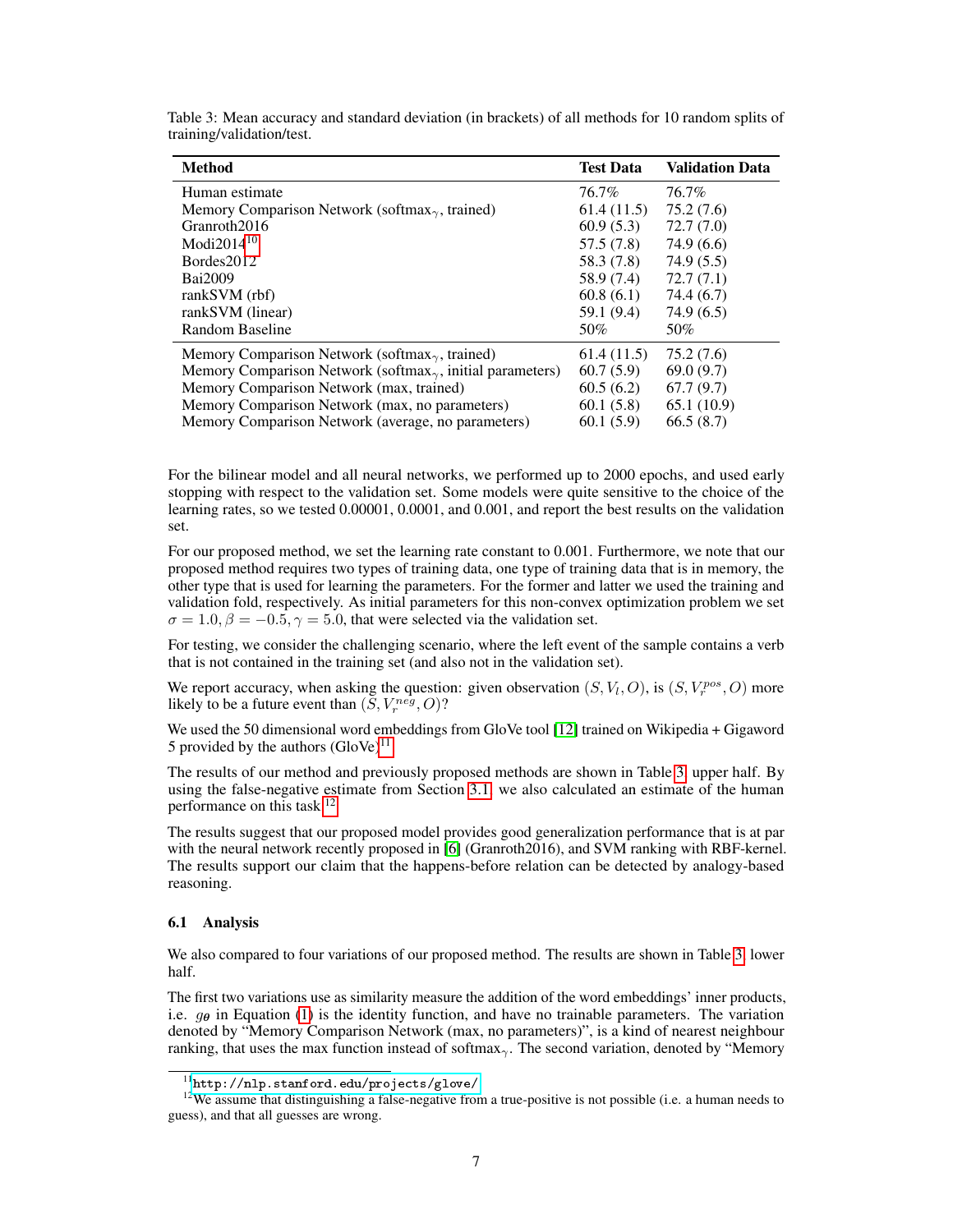<span id="page-7-2"></span>

|                                                                                         |       |                                                                          | input relation: (index,climb,percent) $\rightarrow$ (index,slide,percent) |  |
|-----------------------------------------------------------------------------------------|-------|--------------------------------------------------------------------------|---------------------------------------------------------------------------|--|
| $o^{pos}$ :                                                                             | 0.745 | supporting evidence:                                                     | $(rate, rise, percent) \rightarrow (rate, tunnel, percent)$               |  |
| $o^{neg}$ :                                                                             | 0.697 | supporting evidence:                                                     | $(index,finish,point) \rightarrow (index, slide, point)$                  |  |
| input relation: (parliament, discuss, budget) $\rightarrow$ (parliament, adopt, budget) |       |                                                                          |                                                                           |  |
| $o^{pos}$ :                                                                             | 0.412 | supporting evidence:                                                     | $(refiner, introduce, system) \rightarrow (refiner, adopt, system)$       |  |
| $o^{neg}$ :                                                                             | 0.352 | supporting evidence:                                                     | $(union, call, strike) \rightarrow (union, propose, strike)$              |  |
| input relation: (price,gain,cent) $\rightarrow$ (price,strengthen,cent)                 |       |                                                                          |                                                                           |  |
|                                                                                         |       |                                                                          |                                                                           |  |
| $o^{pos}$ :                                                                             | 0.542 | supporting evidence:                                                     | $(investment, build, plant) \rightarrow (investment, expand, plant)$      |  |
| $o^{neg}$ :                                                                             | 0.753 | supporting evidence:                                                     | $(dollar, rise, yen) \rightarrow (dollar, strengthen, yen)$               |  |
|                                                                                         |       | input relation: (farmer, plant, acre) $\rightarrow$ (farmer, seed, acre) |                                                                           |  |
| $o^{pos}$ :                                                                             | 0.136 | supporting evidence:                                                     | $(refinery, produce, tonne) \rightarrow (refinery, process, tonne)$       |  |

Table 4: Four examples with input relations, output scores and evidences by our proposed method.

Comparison Network (average, no parameters)", uses for  $o^{pos}$  and  $o^{neg}$ , in Equations [\(2\)](#page-4-4), the average of  $\mathbf{u}^{pos}$  and  $\mathbf{u}^{neg}$ , respectively. The performance of both variations is below our proposed method.

Furthermore, we compared to an alternative model, where the softmax<sub>γ</sub> is replaced by the max function, marked by "(max, trained)" in Table [3,](#page-6-1) lower half. Also, we compared to our proposed model, but without learning parameters, i.e. the parameters are set to the initial parameters, marked by "(softmax<sub>γ</sub>, initial parameters)" in Table [3,](#page-6-1) lower half. We can see that the choice of softmax<sub>γ</sub>, over max, improves performance, and that the training of all parameters with SGD is effective (in particular, see improvement on validation data).

Since our model uses analogy-based reasoning, we can easily identify "supporting evidence" for the output of our system. Four examples are shown in Table [4.](#page-7-2) Here, "supporting evidence" denotes the training sample with the highest similarity  $\sin\theta$  to the input. In the first and second example, the input is a happens-before relation, in the third and fourth example, the input is not a happens-before relation.[13](#page-7-3)

# <span id="page-7-0"></span>7 Discussion

Our current method does not model the interaction between subject, object and verb. However, temporal relations can also crucially depend on subject and object. As an example, in our data set (see Table [2\)](#page-3-1), we have the happens-before relation (company, buy, share)  $\rightarrow$  (company, use, share). Clearly, if we replace the subject by "kid" and the object by "ice-cream", the happens-before relation becomes wrong, or much less likely. In particular, (kid, buy, ice-cream)  $\rightarrow$  (kid, use, ice-cream) is much less likely than, for example, (kid, buy, ice-cream)  $\rightarrow$  (kid, eat, ice-cream).<sup>[14](#page-7-4)</sup>

Here, we compared two temporal rules  $r_1$  and  $r_2$  and asked which one is more likely, by ranking them. However, reasoning in terms of probabilities of future events, would allow us to integrate our predictions into a probabilistic reasoning framework like MLN [\[14\]](#page-8-17).

# <span id="page-7-1"></span>8 Conclusions

We investigated how common knowledge, provided by lexical resources, can be generalized and used to predict future events. In particular, we proposed a memory network that can learn how to compare and combine the similarity of the input events to event relations saved in memory. This way our proposed method can generalize to unseen events and also provide evidence for its reasoning. Our experiments suggest that our method is competitive to other (deep) neural networks and rankSVM.

<span id="page-7-3"></span><sup>&</sup>lt;sup>13</sup>Since we considered only the head, a unit like "percent" means "x percent", where x is some number.

<span id="page-7-4"></span><sup>&</sup>lt;sup>14</sup>Partly, this could be addressed by considering also the selectional preference of verbs like "eat" and "use".